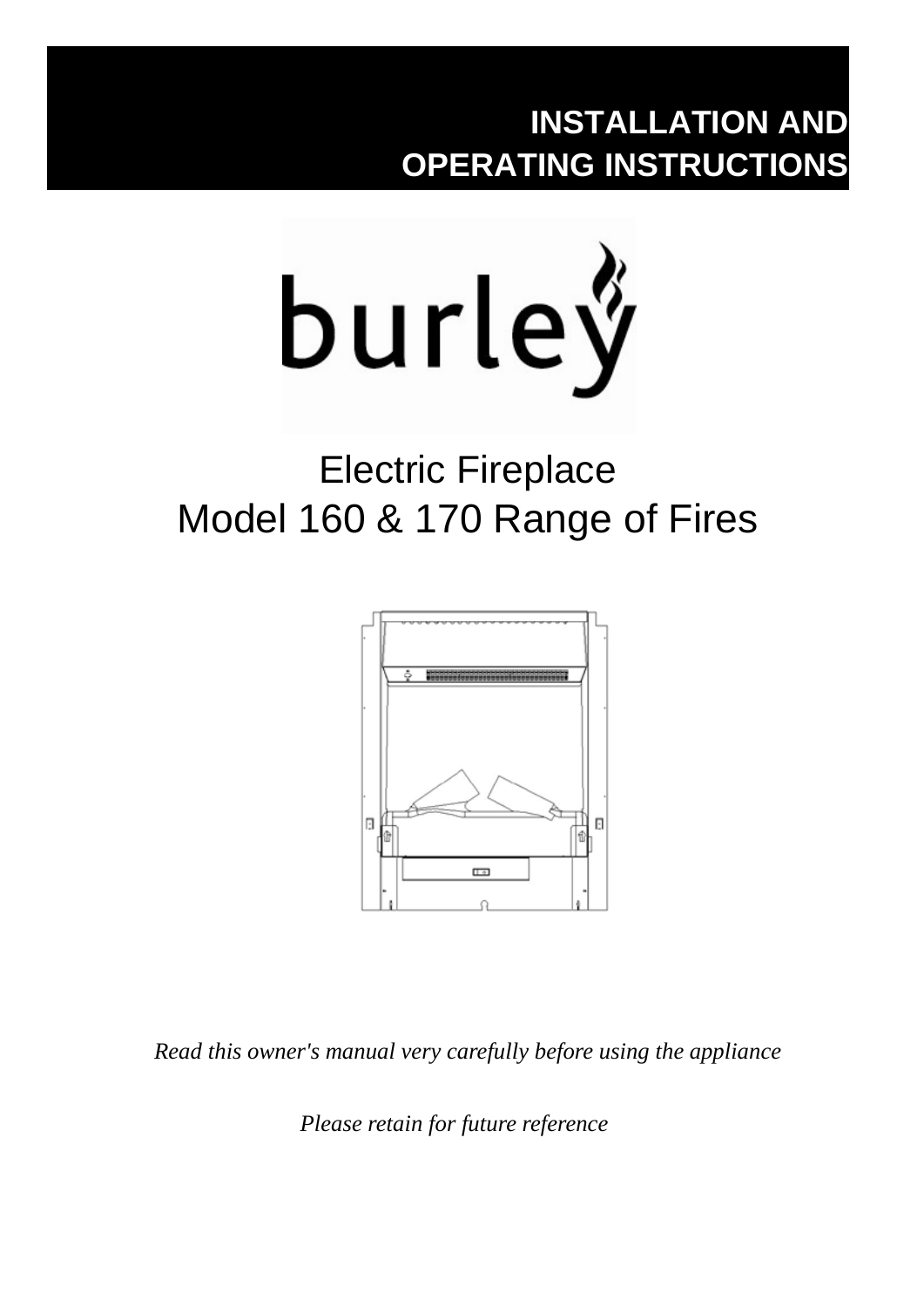### *Shop / customer information*

| Model number     |                                                       |
|------------------|-------------------------------------------------------|
|                  |                                                       |
|                  |                                                       |
|                  |                                                       |
|                  | Contact details <b>contact</b> details <b>contact</b> |
|                  |                                                       |
| Phone number     |                                                       |
| Retailer's stamp |                                                       |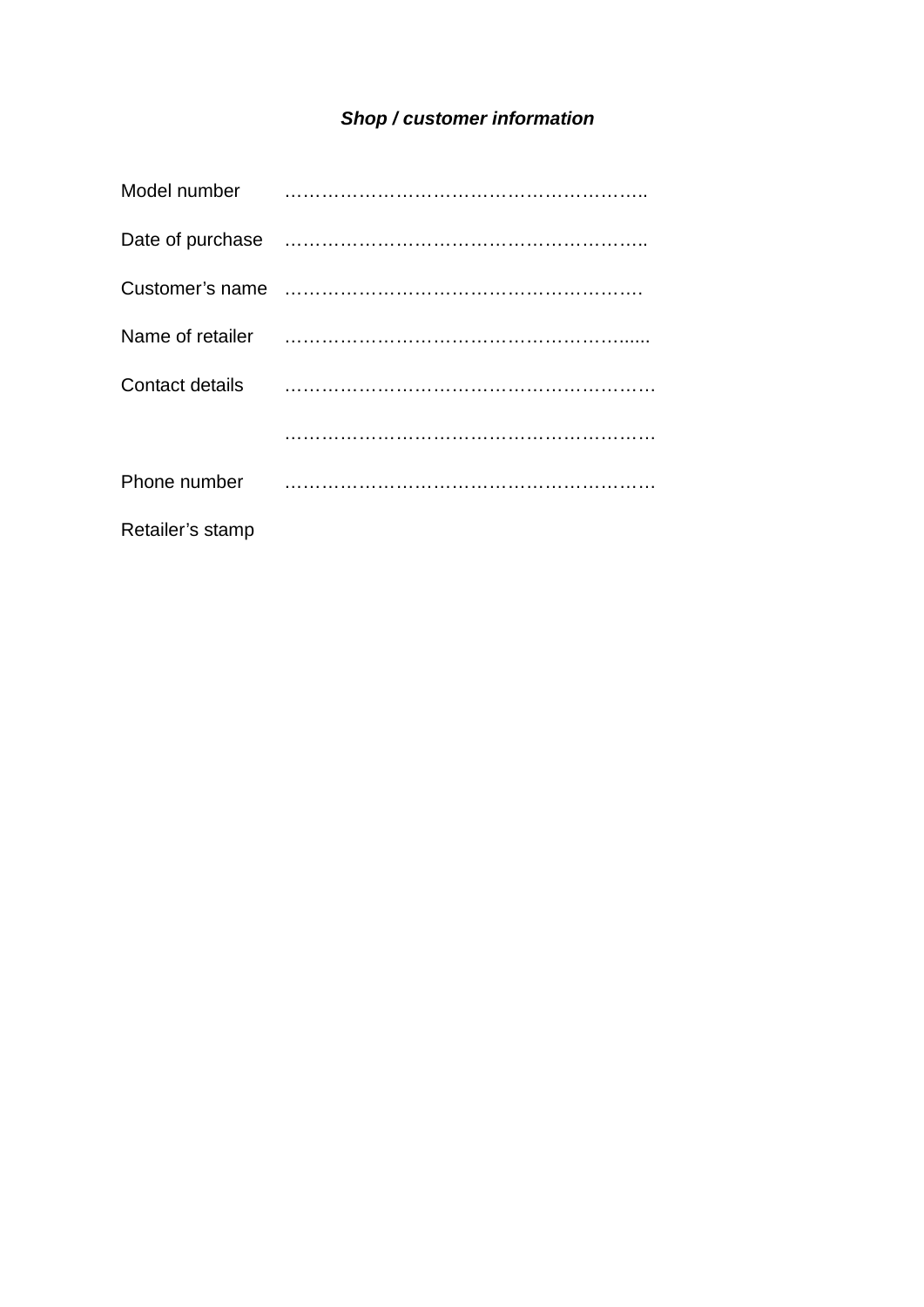#### **INSTRUCTIONS FOR USE**

IMPORTANT: It is important to read these instructions carefully before using the appliance for the first time. Keep the instructions safe so that you can refer to them later if necessary.

#### **IMPORTANT INSTRUCTIONS:**

Only use the appliance in accordance with these instructions, it cannot be used for any other purpose. When using electrical appliances basic precautions should always be followed to reduce the risk of fire, electric shock and injury to persons.

1) Read all instructions before using this appliance.

2) This appliance is hot when in use. To avoid burning, do not touch hot surfaces. Keep combustible materials, such as furniture, pillows, bedding, papers, clothes, and curtains at least 1m from the front of the appliance and keep them away from the sides and rear. In order to avoid overheating, do not cover the appliance.

3) This appliance is not intended for use in bathrooms, laundry areas and similar indoor locations. Never locate appliance where it may fall into a bathtub or other water container.

4) Do not locate immediately below an electrical socket.

5) Do not run cable under carpeting. Do not cover cable with throw rugs, runners, or similar coverings. Arrange cable away from traffic areas or where it will not be tripped over.

6) Do not inset or allow foreign objects to enter any ventilation or exhaust opening as this may cause an electric shock, fire, or damage the appliance.

7) To prevent a possible fire, do not block air intakes or exhaust in any manner. Do not use on soft surfaces, like a bed or carpet, where openings may become blocked.

8) This appliance has hot and arcing or sparking parts inside. Do not use it in areas where gasoline or flammable liquids are used or stored.

9) DANGER- high temperatures may be generated under certain abnormal conditions. Do not partially or fully cover or obstruct the front of this appliance.

10) Do not operate any appliance with a damaged cable or plug, or after the appliance malfunctions, or has been dropped or damaged in any manner. Always return the appliance to a qualified electrician for examination and repair before re-use.

11) Do not use outdoors.

12) CAUTION: In order to avoid a hazard due to inadvertent resetting of the thermal cut-out, this appliance must not be supplied through an external switching device, such as a timer, or connected to a circuit that is regularly switched on and off by the mains power.

13) Extreme caution is necessary when any appliance is used near children or the infirm and whenever the appliance is left operating and unattended. Always use an approved fire guard.

14) CAUTION: Some parts of this product can become very hot and cause burns. Particular attention has to be given where children and vulnerable people are present.

15) Children and people requiring supervision should not be allowed to operate the appliance. Never leave them unattended near the appliance.

16) Always unplug appliance when not in use.

17) To disconnect appliance, turn controls to off, then remove plug from the mains power.

18) Replacement of the lamps should be done only while the appliance is disconnected from the electricity.

19) Never attach the appliance to an extension lead.

20) In case of malfunction, disconnect the appliance from the electricity supply immediately.

21) Be responsible with packaging, plastic wrapping can be lethal to children.

22) Use this appliance only as described in this manual. Any other use not recommended by the manufacturer may cause fire, electric shock, or injury to persons.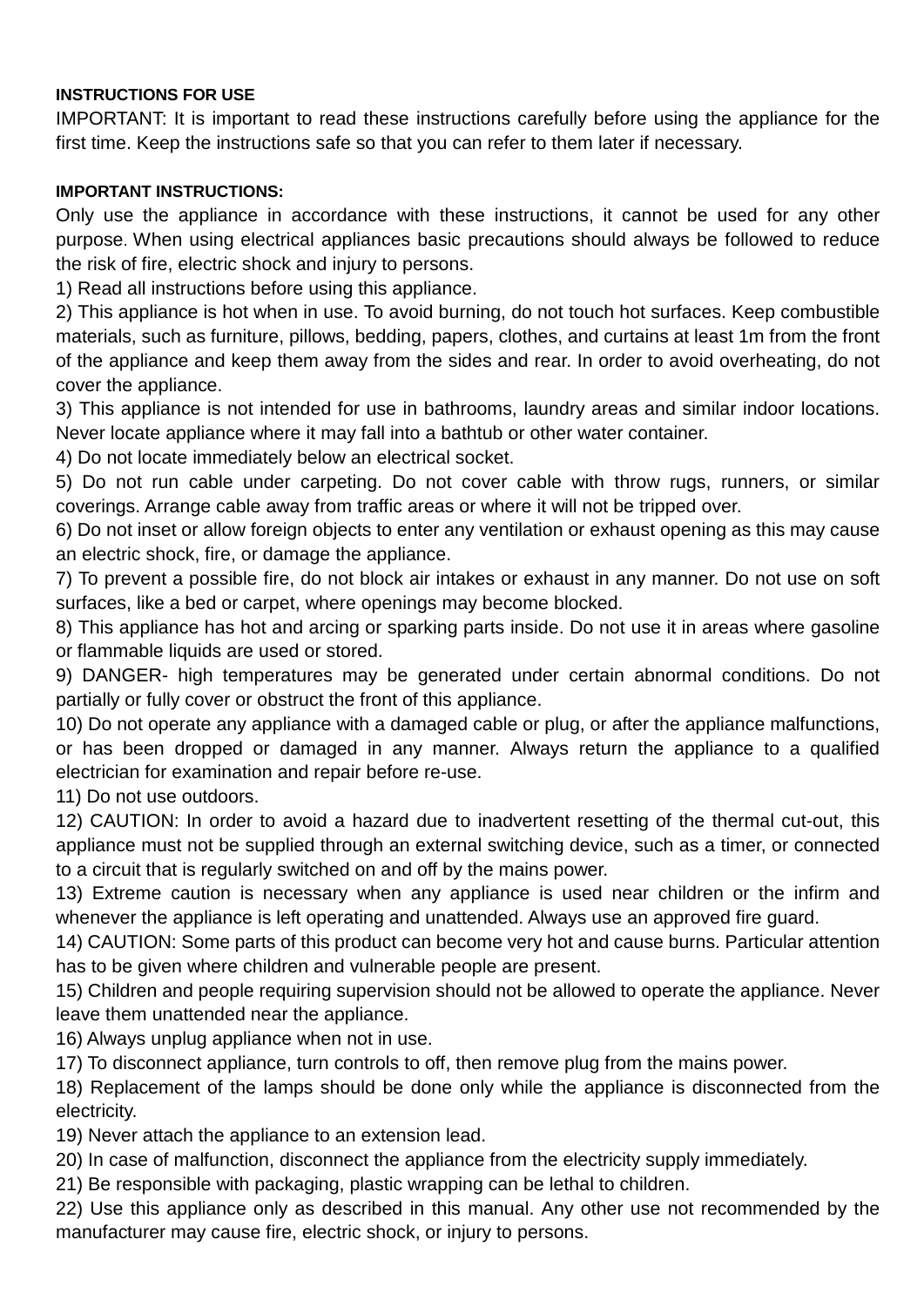

#### **Unpacking and installing the appliance**

Open the packaging carefully and remove the appliance. Keep the original packaging for future transport.

The mains cable, plugs into the socket on the under-side of the appliance. Never use an extension lead. Take the mains cable through one of the cut outs at the sides or rear, ensuring that it is not trapped. The mains cable must

remain at the back of the appliance and must not be in contact with any hot elements.

#### **Securing the appliance**

For stability you must fix the fire into position using the fixing kit, this is to ensure that the appliance will not fall forward. It is not usually necessary to have the wire taut.

Using the wall plug, attach the eye-bolt to the wall or the back of the fireplace behind the fire. Slacken the upper screw (with the washer on it) on the side of the fire – see diagram. Wrap one end of the wire half way around the screw and tighten so the wire is trapped between the washer and the chassis. Now pass the other end of the wire through the eye bolt. Thread the wire through one of the two fixing holes in the other side of the chassis, position the fire then pull the wire through to take up the slack. Screw the screw and washer into the other hole, wrap the wire around it, then tighten to trap it. Check the fixing by tipping the fire forwards and giving it a small tug to ensure that it is secured.



#### **To operate the appliance**

Plug the appliance into the socket.

Press the power switch behind the ashpan. The fire will not operate if this is off.

To turn the glow on, press the right hand button on the remote handset. For the remote control to operate it should be within 3 meters of the appliance and directly in front.

To turn the flame effect on with the glow, press the right remote button again.

To turn the heater on with the glow and the flame, turn the thermostat knob clockwise to maximum, then press the right remote button again.

Pressing the left hand 'off' button will turn the appliance off from any setting.

**Thermostat.** The thermostat automatically turns the heater on and off according to room temperature. To set it, leave it fully on, and when the room reaches the desired temperature, slowly turn it anti-clockwise until the heater clicks off. It will then maintain this temperature by modulating on and off as the room cools and warms. The thermostat turns the heater completely on or off you do not get 70% of the heat on number 7 and 30% on number 3.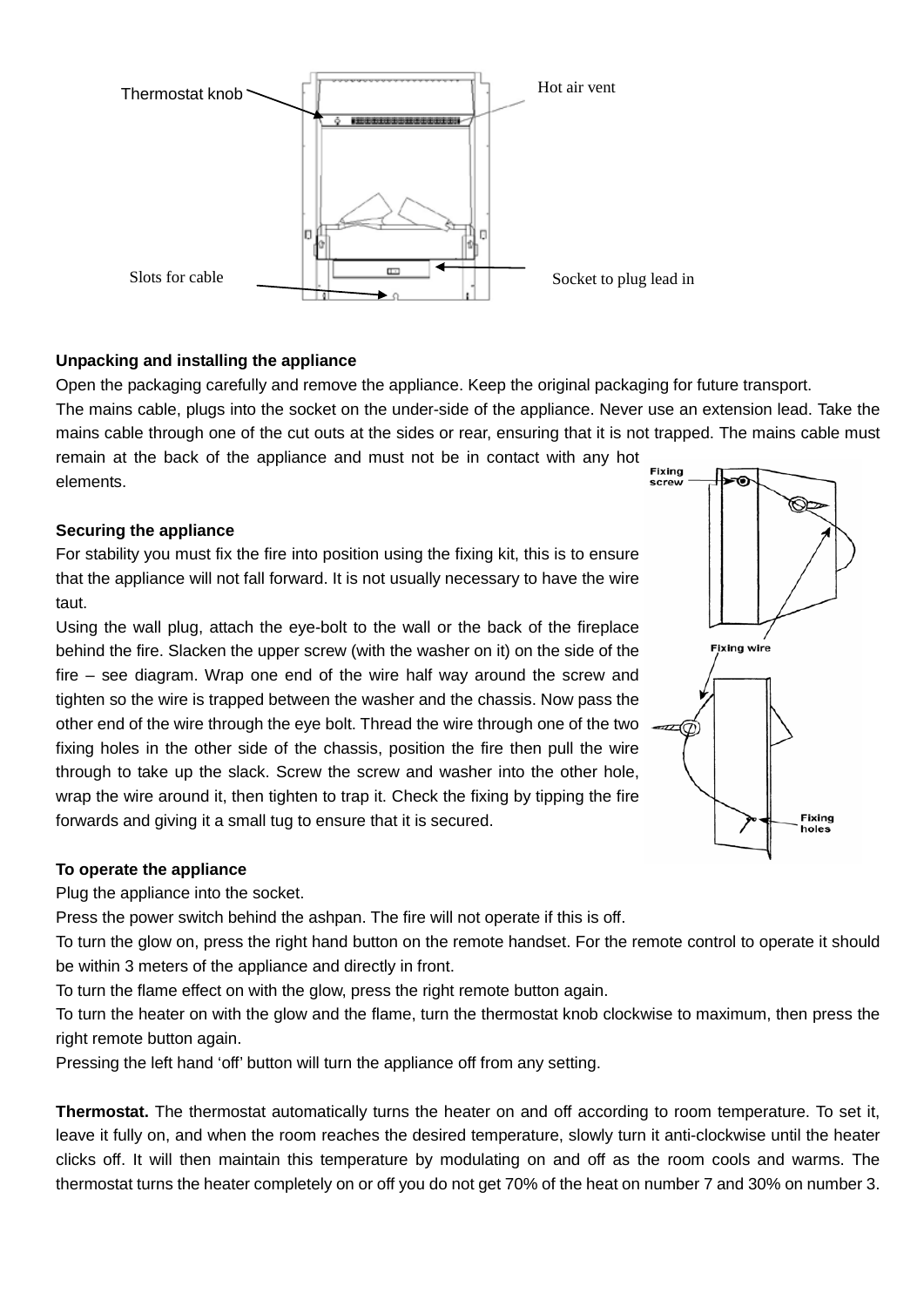

#### **DIAGRAM OF THE REMOTE CONTROL**



This remote control uses one **CR-2250 battery** (**included**).

#### **Cleaning the exterior of the appliance**

Before cleaning the appliance, disconnect it from the socket and leave to cool. You can clean the exterior of the appliance with a soft, damp cloth. Do not use cleaning or polishing products.

#### **Replacing the bulbs:**

WARNING: UNPLUG AND ENSURE THE FIRE IS COOL BEFORE CHANGING BULBS. The appliance uses 2 x 40W bulbs with E14 fittings

- 1) After unplugging the fire remove the decorative trim and front.
- 2) Remove the log / coal effect by undoing the screw holding in each side (see diagram).
- 3) Change bulbs and reassemble in reverse order.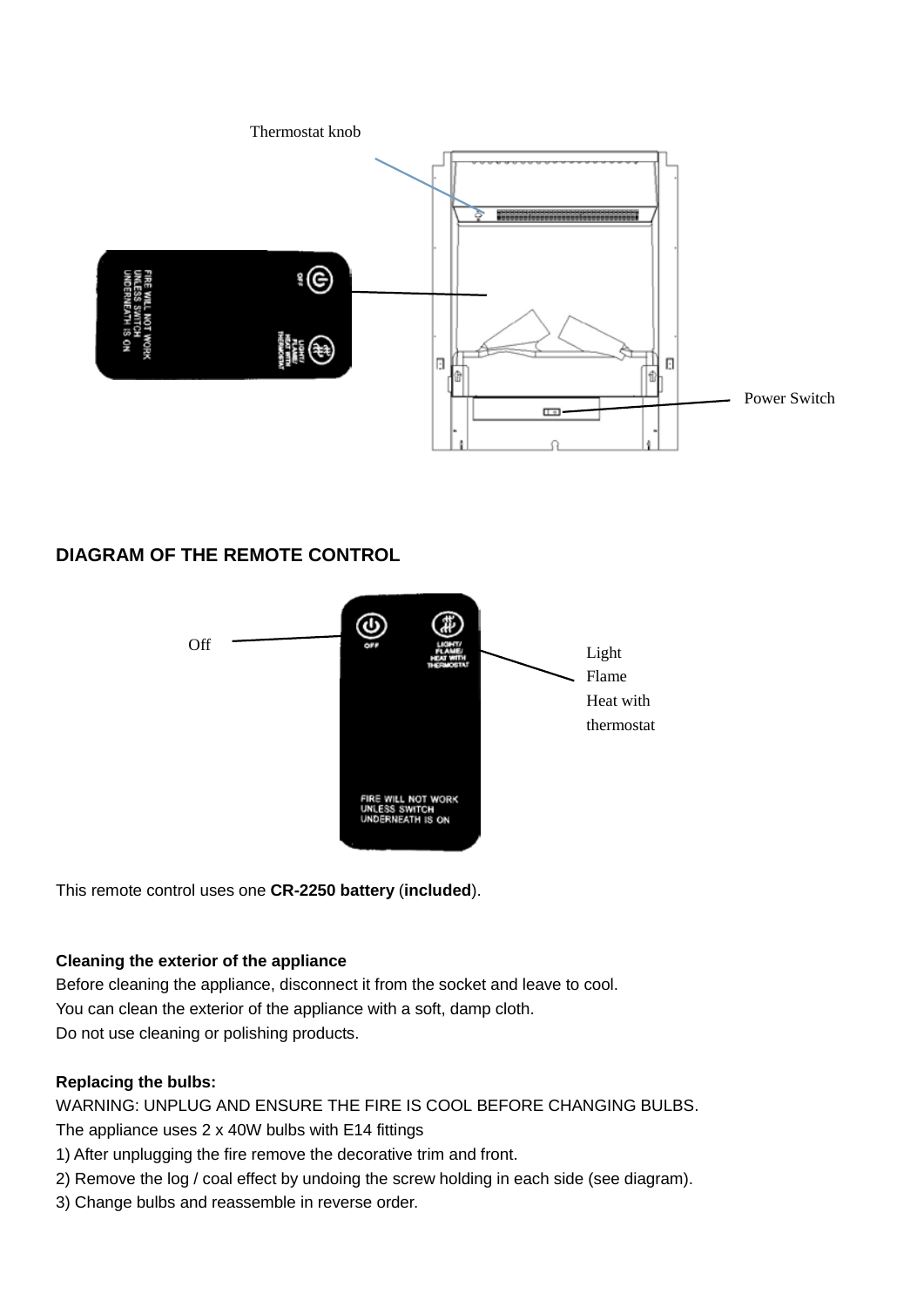

#### **Measurements (excluding trim and front)**

Unit: mm



#### **Technical data: Models 160 & 170**

Rated Frequency: 50Hz Rated power usage: 100W flame and light (approximately 1.3 pence per hour\*) 1300W heat, flame and light (approximately 13 pence per hour\*) Rated Voltage: 230V Bulbs Two 40 Watt E14 clear candle bulbs \*Based on 13pence per kWh

#### **Diagram of the electrical circuits**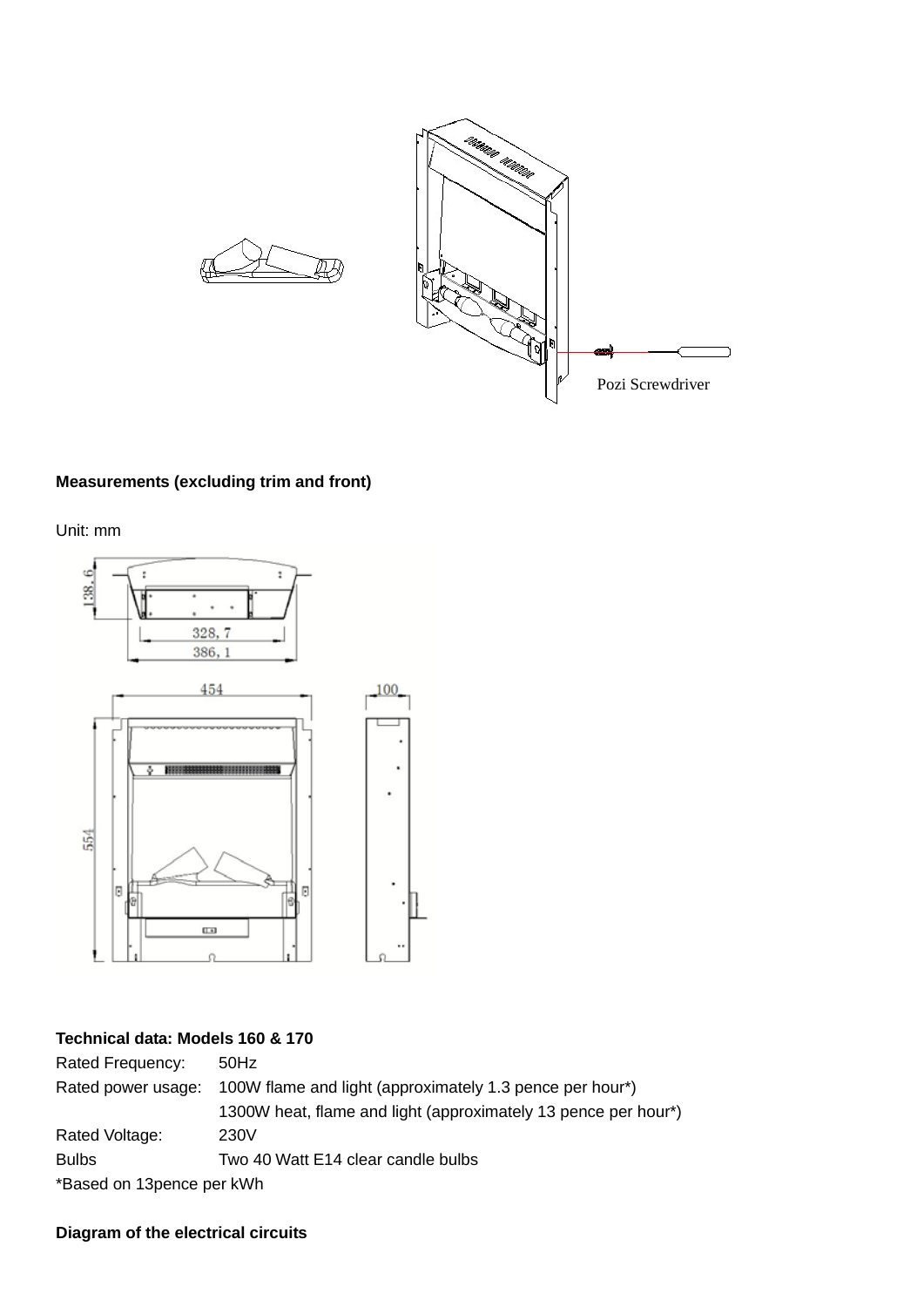

#### **Trouble shooting**

If you suspect the fire is not operating correctly carry out the following procedure:

1) Plug the fire directly into a 13 amp wall socket, not into an extension lead or a fused spur. Check the socket works and is suitable for a high powered appliance by first plugging in a kettle and boiling some water (if the circuit is tripping a small appliance such as a table lamp, it will not trip the mains fuse).

2) Ensure the lead is firmly plugged into the fire. Turn the manual master switch on, this is behind the ashpan at the front of the appliance. If this switch is not on, the fire will NOT work.

3) From a distance of 1 meter (3 feet) directly in front of the fire, press the right-hand button on the remote control. The light should come on.

4) Press the remote again and the flame effect should start.

5) Turn the thermostat all the way up clockwise to maximum, press the remote control again and the fan heater should come on.

Diagnosis:

Light and flame do not come on but heater does. The light bulbs need replacing.

Light and heater work but no flame effect. Unplug the fire, remove the log / coal effect and the Perspex, and check if anything is obstructing the flame effect.

Light and flame work but no heat.<br>I. If the room is very warm

- If the room is very warm the thermostat will not trip in, to activate the heater. Try again when the room is cold
- II. The heater has a thermal cut out to prevent over-heating, for this to reset, the fire must be completely unplugged from the mains and left for 10 minutes. It is most likely that it has tripped due to a build-up of dust and fluff. With the fire unplugged gently brush the heater fan through the air inlet grill, once this has been done, vacuum the grill area to remove any dust or fluff.
- III. Turn the thermostat up fully, see *Thermostat* in the instructions.
- IV. If nothing happens you will need to purchase a new battery for the remote control ensuring it is fitted correctly.

#### **WEEE**:



Do not dispose of electrical appliances as unsorted municipal waste, use separate collection facilities. Contact your local government for information regarding the collection systems available.

#### **Warranty**

Your guarantee is with the retailer from whom you purchased the appliance if necessary they will contact Burley Appliances. The guarantee period is one year from the date of purchase. During this period, if the fault is due to a